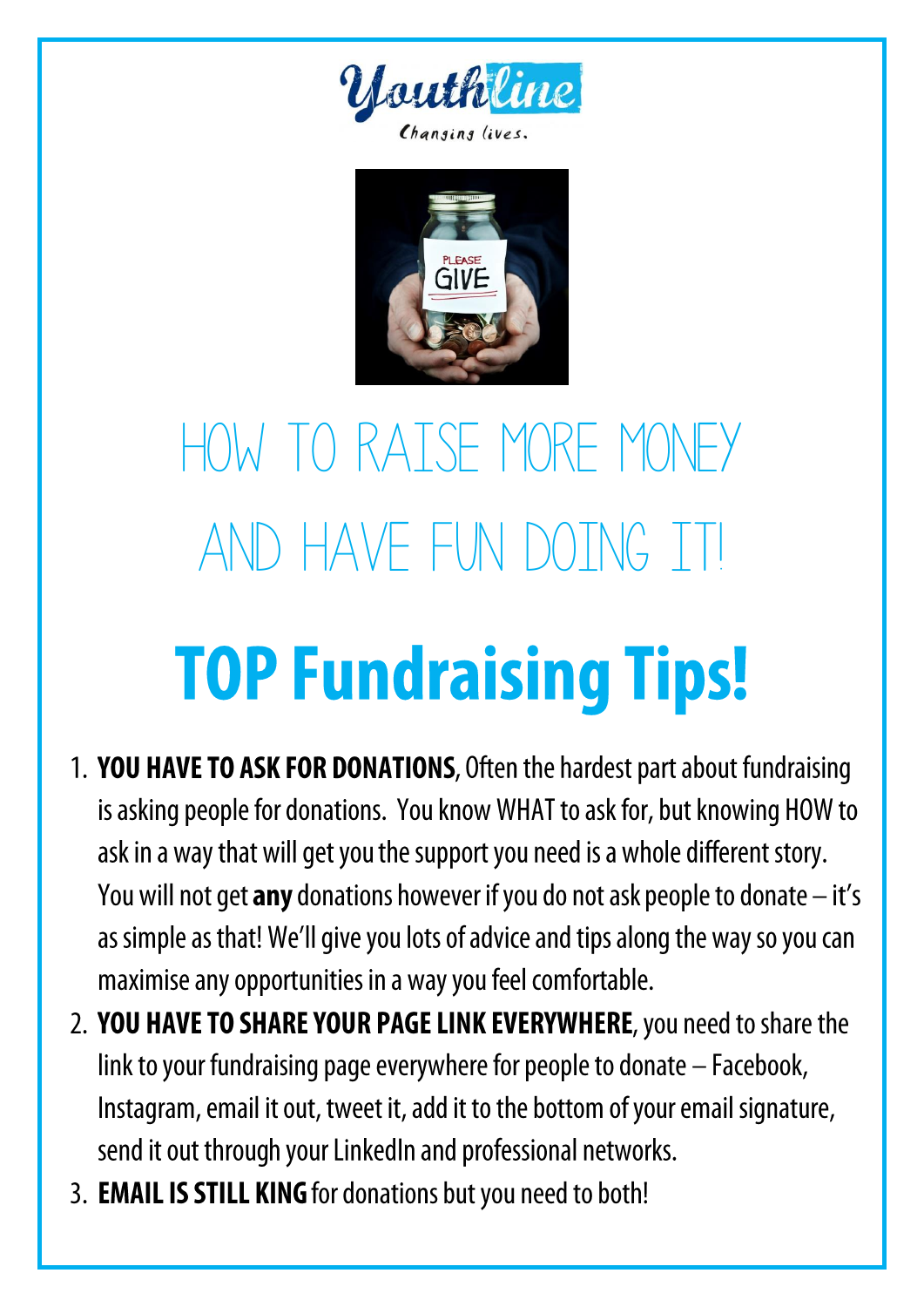# **Your Fundraising Page setup is crucial for success!** OWN YOUR FUNDRAISING RESULT

- 1. **Remember to upload a profile photo** people want to see who they're donating to (and it helps create an emotional connection!)
- 2. **Tell your story.** Let your family and friends know WHY you're doing what you're doing. They want to know your story, so go ahead and share your passion! This is so important and having an emotive story allows people to connect with you
- 3. **Be the first!** Donate the amount you would like everyone else to donate. By donating to your own everydayhero fundraising page, you're showing your commitment to your fundraising for Youthline and setting the benchmark for the family and friends who come to your page to make a donation
- 4. **Update your fundraising page!** Keep your family, friends and colleagues updated with your training and fundraising progress. How are you going? What are you really enjoying?
- 5. Connect your page with your **MapMyFitness** smartphone app. It will help you share your workouts with your family and friends, so they can see every mile you run in training!
- 6. **If you hit your target**, or you're close to reaching it... increase it! If your networks think you're close to your target, they might not donate as much as they originally intended

# **How to ask for support!**

Whether you're asking people to donate via Facebook, email, text message or in person, research has found there are three main things your ask needs to include:

| بڈر | <b>WHAT:</b> Ask for a specific donation amount (ie $$60$ ) – often your friends and family don't<br>know how much to give and this can actually stop them from donating.<br>Those who ask for a specific donation amount raise on average 184% more than<br>those who ask generally                                                             |
|-----|--------------------------------------------------------------------------------------------------------------------------------------------------------------------------------------------------------------------------------------------------------------------------------------------------------------------------------------------------|
|     | <b>WHY:</b> Tell people why you personally care about your cause – love begets love so share<br>your passion. People are far more likely to donate to your cause if they understand why<br>it's close to your heart - in fact those that tell friends and family why they are<br>fundraising for their charity receive up to 121% more donations |
|     | HOW: Though you may not know exactly what the funds you raise will be used for, make<br>sure you share Youthline Charitable Trust's mission with potential donors so they know<br>how their support will help. Fundraisers who tell potential donors what their target<br>will achieve for their cause raise 74% more than those who don't       |

#### **Asking for specific donation amounts!** ASKING FOR A DONATION AMOUNT MAKES IT FASIER

- **\$15** \$15.00 gives 15 minutes. Help a young person make first contact
- **\$30** The cost of an average length of a phone counselling session
- **\$45** Will keep the Helpline Services running for half an hour

**\$60** - When someone is in crisis, there is no average. These connections take time. Support our 24/7 crisis team with some of the most challenging conversations they will ever have

**\$90** - Will keep the Helpline Services running for an hour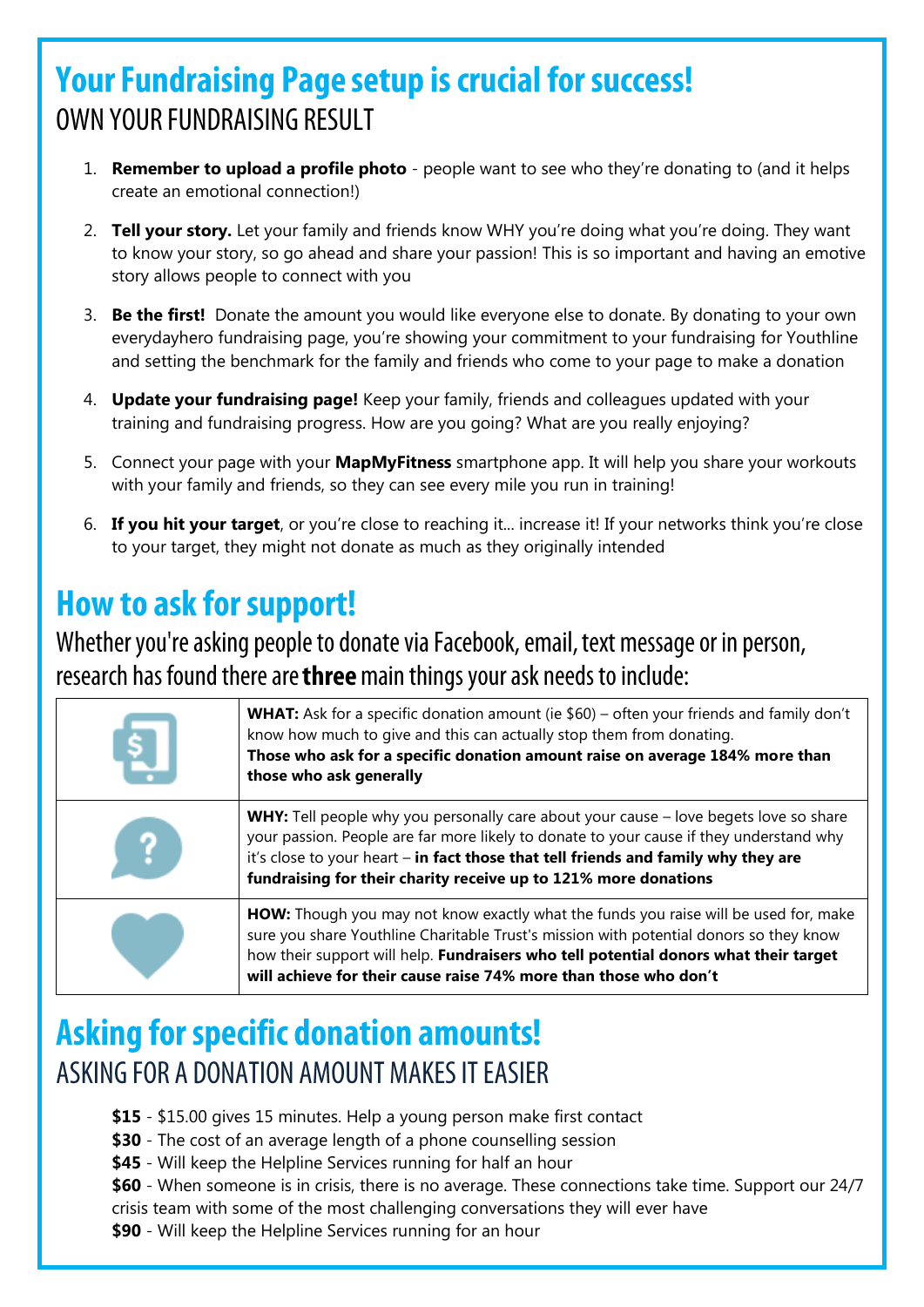#### **Raising money on Facebook!** TIPS FOR USING SOCIAL MEDIA TO RAISE MONEY

- 1. **Create an event on Facebook** and invite all your family and friends to join remember to include a personal message in your invite so they don't feel 'spammed.' This is a great way to gather all your supporters and potential supporters in one area. Don't forget to include your everydayhero fundraising page link
- 2. **On your event page**, try suggesting various sponsorship amounts to your audience. Take the pressure off them! Let them know what various amounts will help your charity achieve for their mission
- 3. **Post your fundraising page link to your Facebook wall.** Let everyone know what you're doing and if they're unable to donate themselves, ask them to share your page link to their own network gain an even further reach!
- 4. **Tell your story on your event page.** Tell people what you're doing and why it's important to you. People love to hear the reasons behind your endeavour so be personal! What you're doing is brilliant and you shouldn't feel shy about sharing it with your friends
- 5. **Upload photos, share yourself in action** with your Facebook friends! Show pictures of the cause you care about and inspire them with your passion
- 6. **Make a video!** Use your smartphone to record a short video (a minute or two is plenty!) to show your face and speak to your willing audience. Really inspire them to want to help you raise as much as possible
- 7. **Everyone's on Facebook - your charity probably is too!** Find them and 'like' their page and post on their wall. Connect with them! They'll definitely want to hear from you and love to feature all the hard work you're doing for them
- 8. **Thank EVERYONE personally who donates on your Facebook post by tagging them in it.** This way all your other friends and family members can see who's donated which can also have a snowball effect. Some friends and family members won't want to be the only ones who haven't supported you

# **Raising money using Twitter!** TIPS FOR USING SOCIAL MEDIA TO RAISE MONEY

- 1. **Tweet your everydayhero fundraising page link to your followers.** Ask followers to retweet your message. You can share your page link more than once, but remember not to bombard your followers
- 2. **Update your Twitter bio** to include your fundraising story and while you're editing your profile, why not add your fundraising page link as your dedicated website?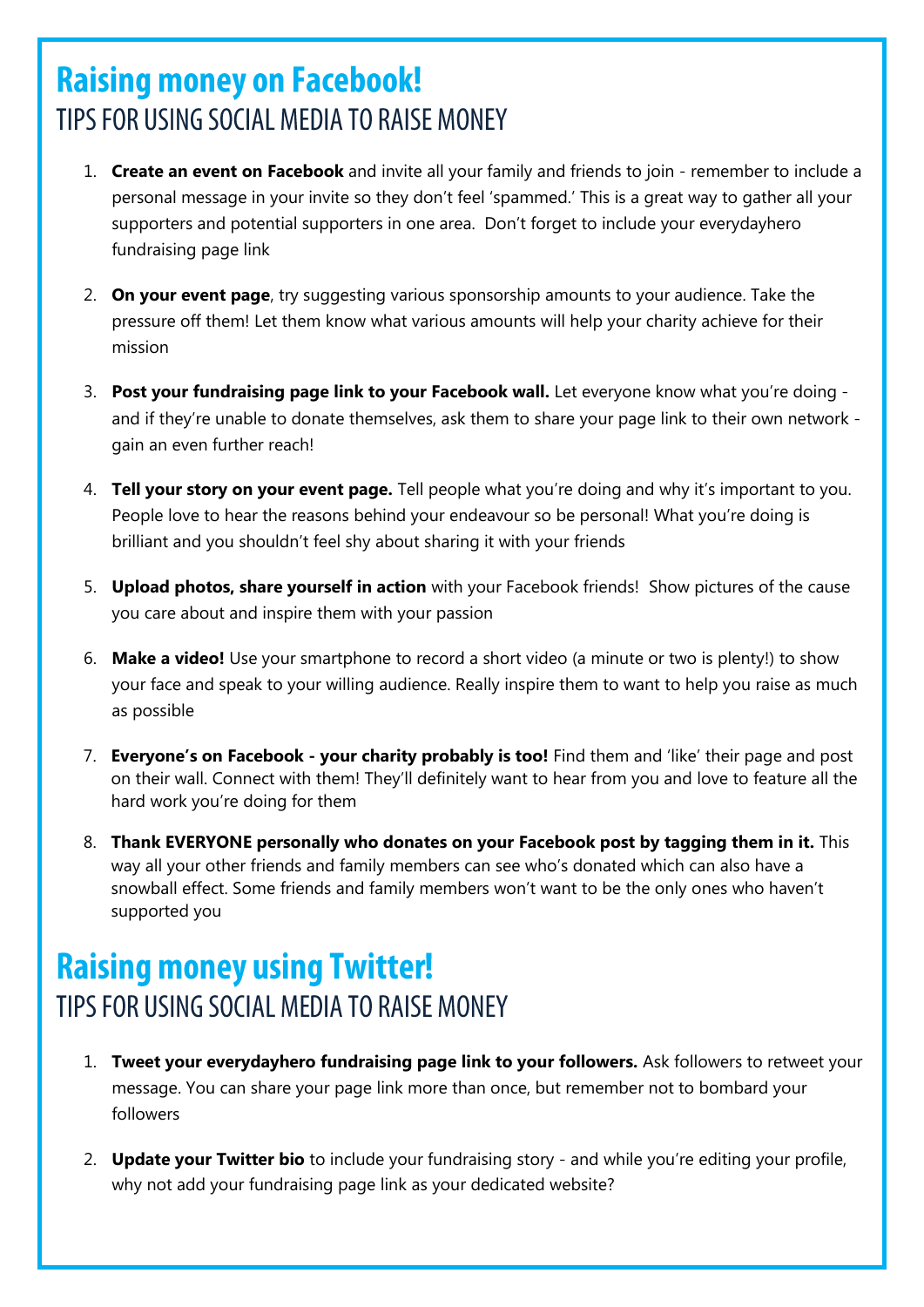- 3. **@message** your friends, celebrities and your charity if they're on Twitter and ask them to retweet your link. This way, you are getting exposure to their networks as well! (You might be surprised at how many people are happy to do this)
- 4. **Send DMs as well!** You can make these more personal since they're not public. Tell them about your page and cause, ask for their support - get their help to spread your inspiring story

#### **Raising money using Instagram!** TIPS FOR USING SOCIAL MEDIA TO RAISE MONEY

- 1. **Capture your passion!** Take photos that show the reason behind your decision to raise funds. Choose powerful images which represent the cause you care about. Let your supporters in to why you're fundraising and the importance of your cause
- 2. **Behind the scenes!** Keep your followers in the loop with your preparation if you're running a marathon, show them all those mornings and evenings you're sacrificing with humorous pictures and captions
- 3. **Map your progress by geotagging your Instagram posts.** It's a great way to showcase where you've taken your photos and also make them available to others who visit the same places. It's great to use at large events like marathons
- 4. **Show what you've done.** Upload photos of your event this will really help when asking for donations just after the event has taken place - proof of what you did and the fun you had doing it
- 5. **Hashtag your photos.** Choose hashtags that are relevant to your event and cause so that your images pop up in other people's Instagram searches
- 6. **Share across platforms**. Link your Instagram with Facebook and Twitter so that when you upload a photo, all your friends across all your networks can see it and be inspired to give!
- 7. **Screenshot your everydayhero fundraising page.** Putting up a photo of your page is a brilliant way to show your followers how they can get involved and donate. Just remember to include your page link in the accompanying comments

#### **Raising money using Email!** TIPS TO RAISE MONEY WITH AN FMAIL

- 1. **While social media might be easy - email raises more!** People are more likely to give to you when you ask them via a personal email. Don't be afraid to do both!
- 2. **Update your email signature** to include your everydayhero fundraising page link and a short story of what you're doing. Ask your friends to do the same! It's such a simple way to reach more people with every email you send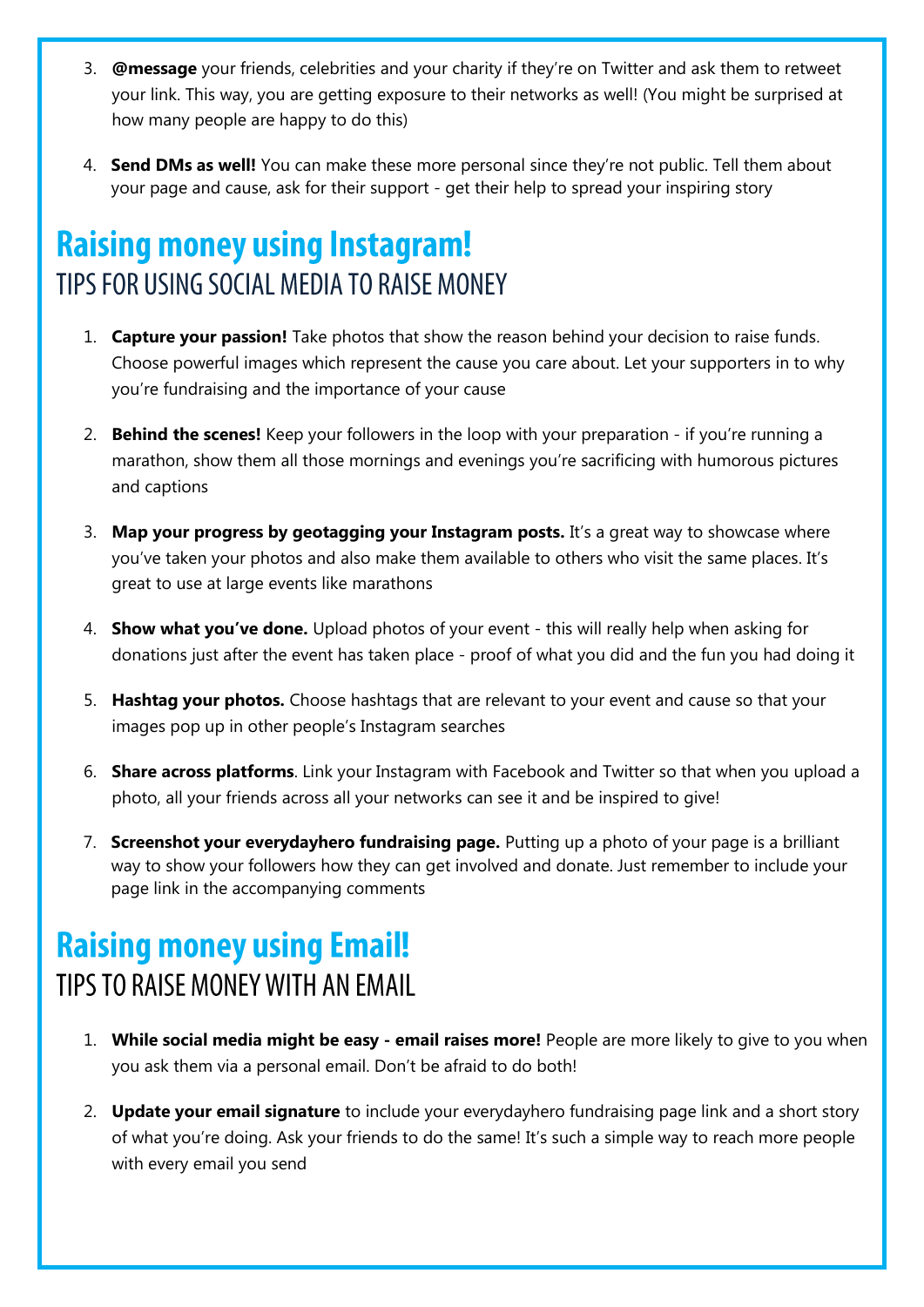- 3. **Send out personalized emails to everyone** in your address book doing it individually takes longer, but it's worth it! Let everyone know what you're doing and give them the opportunity to share in your passion AND help you raise money
- 4. **Thank everyone that's given money to your cause.** Send them an email to show your appreciation and keep them in the loop with how their sponsorship has made a difference. It doesn't hurt to ask them to give again, either
- 5. **Send more than one email.** Don't bombard your address book, but don't give up after a single email either! People sometimes need a small reminder of the awesome cause you're raising money for and how you're doing it. Try sending two-three emails in the lead up to your event and one post-event email
- 6. **Send an email to everyone after your event,** letting them know how it went. Include photos and videos if you have. Make them feel proud of giving to you, because they should be! Remember to include your fundraising page link in case anyone wants to make another donation
- 7. **Reach out to the charity you're raising money for.** Tell them what you're doing and our story they'll be very grateful and might want to feature your efforts on their webpage or social media
- 8. **Approach local businesses** which you often frequent your local drycleaner, barber, bakery, etc and ask if they're happy for you to leave a collection tin on their counter or if they would like to make a matching donation to you

# **Raising money at home!** TIPS TO RAISE MONEY WHILE AT HOME

1. **Host a cook-off!** Ask your family and friends to each contribute a dish for an evening of delicious food with everyone paying an entrance fee to your everydayhero fundraising page. Give out prizes for best dish of the night - everyone loves bragging rights. You could do a few raffles as well to raise a few extra dollars.

#### 2. **Host a breakfast or morning tea!**

Invite your family, friends, and work colleagues to get together and have a breakfast or morning tea. Organise a date, venue and get your guest list together. You can promote your event via email, social media, through your workplace and through your friends. You can sell tickets to your event, which includes the cost of the breakfast, and have some games, spot prizes, raffles and a great host to help you raise as much money as possible. You can also set up a fundraising page for additional donations and so that people can easily pay for their ticket online.

- 3. **Been putting off washing your car?** You're probably not the only one. Why not offer up your time washing cars, cleaning gutters or yard work to your neighbours in return for a donation to your fundraising page?
- 4. **Know someone who's always short on time?** Offer to run their errands for them in return for a donation to your fundraising page.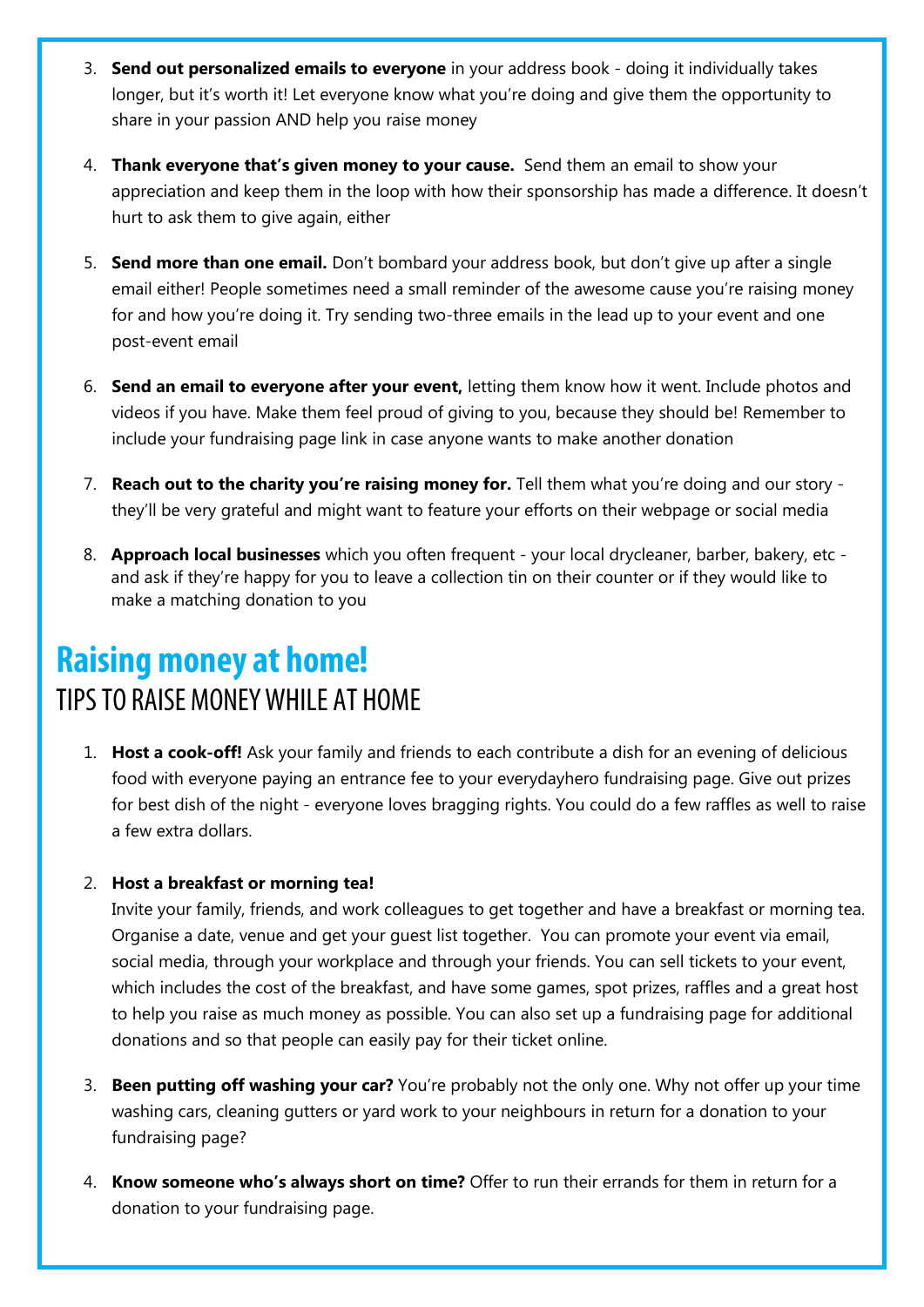- 5. **Need to do a clear out at home?** Put on a garage sale/Trade Me auctions to get rid of all your unwanted items and donate the proceeds back to your fundraising page.
- 6. **Donation instead of gifts.** Have a donation made through to your fundraising page in lieu of gifts for an event or birthday. On the invite you can imbed your fundraising link instead of a registry

# **Raising money at work!** TIPS TO RAISE MONEY WHILE AT WORK

- 1. **Have a "blue" or "denim" themed day** at work and have all staff pay a gold coin donation (or more if they like) You could be quite fun and creative with this idea and you could come up with a prize (chocolate bar/small gift) for the best "blue" costume… People can wear blue clothing, pyjamas, wigs, accessories, shoes, socks, hats
- 2. **Have a dress up day as "what you wanted to be when you grew up"** This could be superheroes, doctors, sporting heroes etc. and again pay a gold coin donation (or more if they like)
- 3. **Check with your boss to see if you can have a sausage sizzle.** These are very inexpensive to do and we have all the information you need to hold a successful sausage sizzle which can raise hundreds of dollars if done right. If you can't hold one at work, go to your local Bunnings, Warehouse store or Mitre 10 store and you can book a day to hold one
- 4. **Check with your boss to see if you can hold a bake sale.** Everyone loves cake and you can even ask your friends and work colleagues to help you out with the baking. We've got a separate page all about bake sale tips so if you would like this let me know and I'll send it to you.
- 5. **A classic!** Fill a jar with jelly beans or lollies and hold a guessing tournament with donations as the entry fee. Winner of correct guess gets the jar and you get the donations
- 6. **A raffle basket.** Contact local businesses, friends and family members to donate new items that you can raffle off in a basket or if they are larger ticket items raffle them off individually. If you have a popular common area in your workplace where you can sell tickets in the morning or at lunchtime you can raise quite a bit of money doing this
- 7. **Get the company to commit to matching** a donation amount or making a donation when you reach your goal

# **Giving up things to raise money!** IT CAN BE HARD, BUT GIVING UP CAN RAISE HEAPS

We all know how hard it can be to give up something you enjoy to help raise money for a cause you care about. Here are our top tips to help you OR encourage other people to sacrifice certain activities, food or coffee for your cause. To demonstrate how the smallest donation can make a difference, ask fundraisers to give up a daily beverage or meal and donate the money to YOU instead! Intensify the appeal by asking supporters to participate for a certain number of days.

For example: A take-away coffee costs about \$5 a day, that's \$25 a week if you buy a coffee every morning… If you have 6 people who will do this for you for just a week then you could raise \$150!